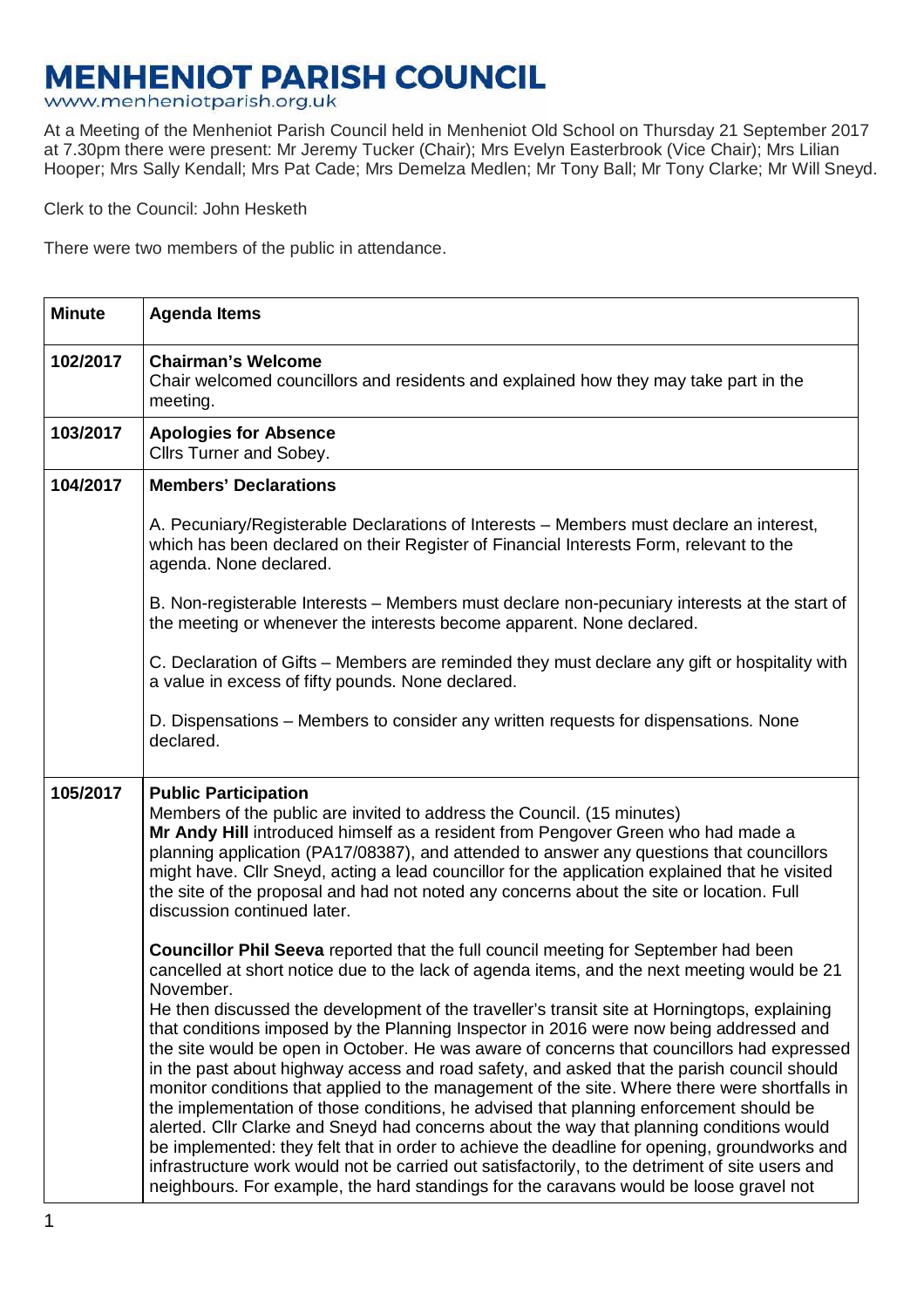|          | concrete; no permanent toilet block but portaloos; a wire fence and not a Cornish hedge; a<br>stand pipe for water and not plumbed in mains supply; security would be by means of key<br>code lock entry and remote CCTV. Cllr Seeva offered to meet councillors outside of the<br>meeting and take up their concerns.<br>A38 update: Has meet with Sheryl Murray, the Local Enterprise Partnership and Cornwall<br>Council officers to discuss the possibility of a road study that would evidence the need for<br>improvements along the A38 between Trerulefoot and Saltash. Also expecting to learn<br>shortly if improvements to Menheniot-Looe junction will be included in 2020-25 plans.<br>Cllr Seeva also referenced a previous planning application (PA17/03007 Mr Simon Fitton)<br>that the parish council had supported and which had been turned down by Cornwall<br>planners. He will speak to council officers with a view to calling the application in and it being<br>decided by committee.                                                                                                                                                                                                                                                                                                                                                                                                                                                                                                                                                                                                                                                                                                                                                                         |
|----------|----------------------------------------------------------------------------------------------------------------------------------------------------------------------------------------------------------------------------------------------------------------------------------------------------------------------------------------------------------------------------------------------------------------------------------------------------------------------------------------------------------------------------------------------------------------------------------------------------------------------------------------------------------------------------------------------------------------------------------------------------------------------------------------------------------------------------------------------------------------------------------------------------------------------------------------------------------------------------------------------------------------------------------------------------------------------------------------------------------------------------------------------------------------------------------------------------------------------------------------------------------------------------------------------------------------------------------------------------------------------------------------------------------------------------------------------------------------------------------------------------------------------------------------------------------------------------------------------------------------------------------------------------------------------------------------------------------------------------------------------------------------------------------------|
| 106/2017 | <b>Minutes of Meeting</b><br>Councillors RESOLVED to accept the following minutes as a true and accurate record.<br>20 July 2017. Proposed Cllr Easterbrook Seconded Cllr Ball. All agreed. 10 August 2017.<br>Proposed Cllr Kendall. Seconded Cllr Clarke. All agreed.                                                                                                                                                                                                                                                                                                                                                                                                                                                                                                                                                                                                                                                                                                                                                                                                                                                                                                                                                                                                                                                                                                                                                                                                                                                                                                                                                                                                                                                                                                                |
| 107/2017 | <b>Matters Arising from the Minutes</b><br>Warning sign at play area in Menheniot.<br>86/2017G<br>Cllr Clarke reported that the sign would be installed in the coming week, and the new gate for<br>the filed had been delivered.                                                                                                                                                                                                                                                                                                                                                                                                                                                                                                                                                                                                                                                                                                                                                                                                                                                                                                                                                                                                                                                                                                                                                                                                                                                                                                                                                                                                                                                                                                                                                      |
| 108/2017 | Correspondence<br>Councillors noted that the council had received its second instalment of its precept<br>A<br>payment.                                                                                                                                                                                                                                                                                                                                                                                                                                                                                                                                                                                                                                                                                                                                                                                                                                                                                                                                                                                                                                                                                                                                                                                                                                                                                                                                                                                                                                                                                                                                                                                                                                                                |
| 109/2017 | <b>Planning Matters</b><br>To agree the parish council's response to Cornwall Council consultations on new<br>A<br>planning applications received before the agenda was finalised:<br>08.09.17 PA17/07889<br>Applicant: Mr Thomas Beavin<br>Location: Butterdon Mill Chalet Park Road From Junction North East Of Newton Farm To<br>Wheal Honey Merrymeet PL14 3LS<br>Proposal: Change of Use of 12 holiday Chalets (C3) to 12 Chalets (C3) for year round<br>occupation, for use by those under the care of Cornwall Council or its designated care<br>providers. It was RESOLVED to support this application. Proposed Cllr Tucker. Seconded<br>Cllr Clarke. All agreed. In making their decision, councillors noted that the only changes<br>proposed were to extend the hours of opening, and consequently there would no impact on<br>the residential amenity.<br>12.09.17 PA17/08416<br>Applicant: Mr And Mrs P Luck<br>Location: Durban House Merrymeet Liskeard Cornwall PL14 3LP<br>Proposal: Rear extension. . It was RESOLVED to support this application. Proposed Cllr<br>Medlen. Seconded Cllr Ball. All agreed. In making their decision, councillors noted that<br>because of the location of the property and the siting of the extension, there would be no<br>impact on the residential amenity. Supporting the application complies with Policy 21, sC of<br>the Cornwall Local Plan, by increasing building density and taking into account the character<br>of the surrounding area.<br>12.09.17 PA17/08387<br>Applicant: Mr And Mrs A Hill.<br>Location: Crift House Road From Junction South Of Cutkive To Junction South Of Butterdon<br>Mill Pengover Green PL14 3NH<br>Proposal: Erection of two-storey extension to house. It was RESOLVED to support this |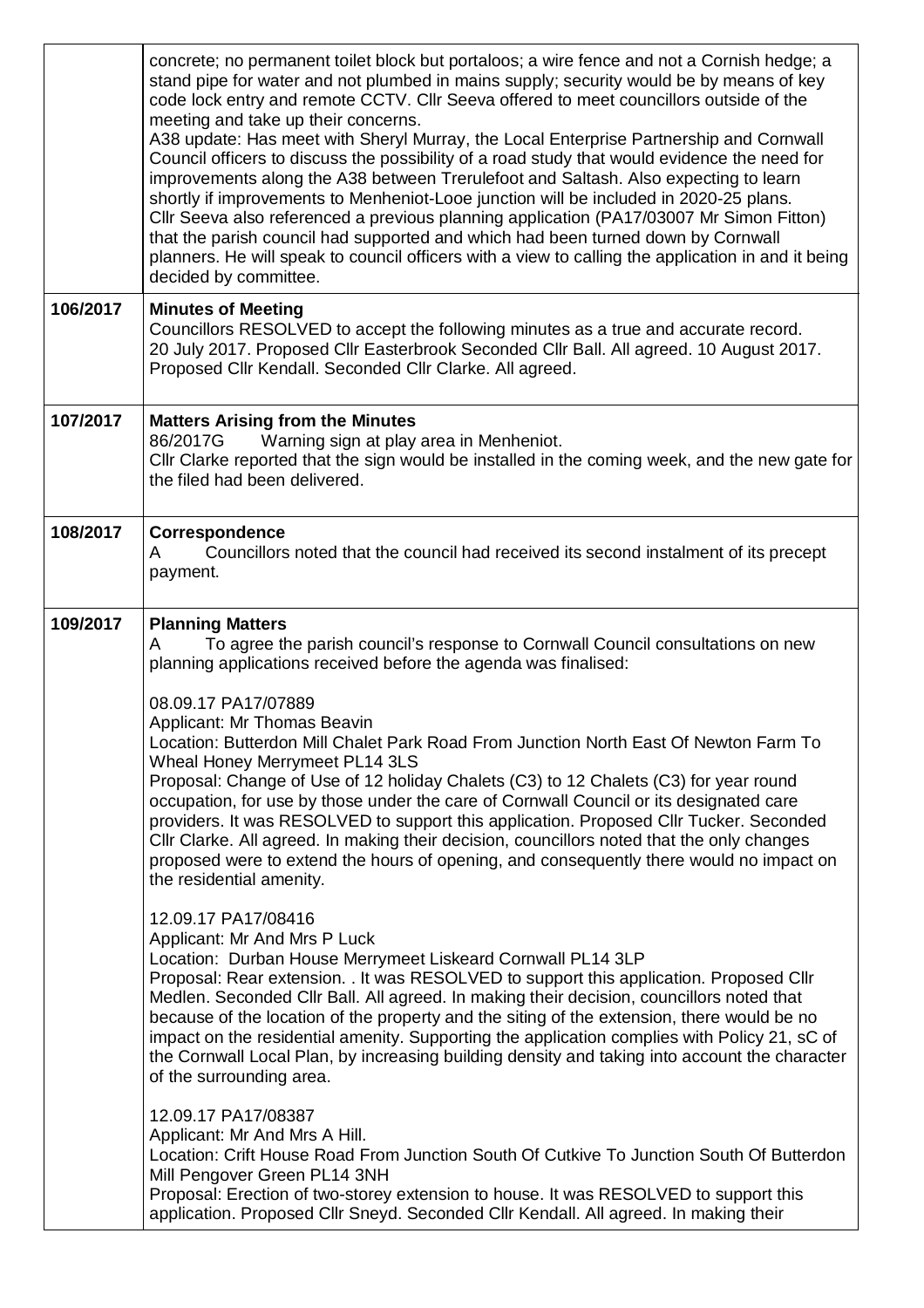decision, councillors noted that because of the location of the property and the siting of the extension, there would be no impact on the residential amenity.

## 14.09.17 PA17/08524

Applicant: Mr Calum Campbell

Location: North Treviddo Farm Horningtops Liskeard Cornwall PL14 3PS

Proposal: Construction of a rear extension, new entrance porch and double garage/office. . It was RESOLVED to support this application. Proposed Cllr Clarke. Seconded Cllr Hooper. All agreed. In making their decision, councillors noted that because of the location of the property and the siting of the proposed works, there would be no impact on the residential amenity. Supporting the application complies with Policy 21, sC of the Cornwall Local Plan, by increasing building density and taking into account the character of the surrounding area.

## 08.09.17 PA17/08445

Applicant: Cornwall Council

Location: South Treviddo, Horningtops

Proposal: Application for removal of details reserved by conditions 7,8,9,11 & 14 (Appeal Ref APP/D0840/W/15/3004978). For information only. Councillors discussed the discharge of conditions submitted by Cormac and referred back to the comments made previously (Item 105/2017)

B Any applications received by Cornwall Council by the time of the meeting. Information only. None received.

C Planning applications approved by Cornwall Council – Information only. 23.08.2017 PA17/06356 APPROVED Applicant: Mr & Mrs Derek Latham Location: Rosevale Farm Access To Allenvale Farm From Lower Clicker Cottage Horningtops PL14 3PU

Proposal: Conversion of vacant barn to dwelling for holiday letting

23.08.2017 PA17/07032 APPROVED

Applicant: Mr And Mrs S Alexander Location: Yew Tree Cottage Doddycross Trerulefoot Liskeard Cornwall Proposal: Alteration and extension

06.09.2017 PA17/06883 APPROVED Applicant: Mr And Mrs J Souch Location: Higher Trevartha Cottage Pengover Green Liskeard Cornwall PL14 3NJ Proposal: Proposed extension.

05.08.17 PA17/06881 Applicant: Mr Colin Maddever Location: Land at Trehurst Farm Proposal: Construction of agricultural and equine building together with sand school and associated yard area.

02.08.17 PA17/06185 Applicant: Mr Peter Nuttall Location: St Ive Proposal: First floor rear extension including raised terrace area

D Planning applications refused by Cornwall Council or withdrawn by the applicant. Information only. None.

E Planning Appeals: None

PA17/03007 Mr Simon Fitton Change of use of agricultural land In April, councillors resolved to support this planning application. However, the LPA disagreed and challenged the parish council's decision. Cllrs Tucker & Easterbrook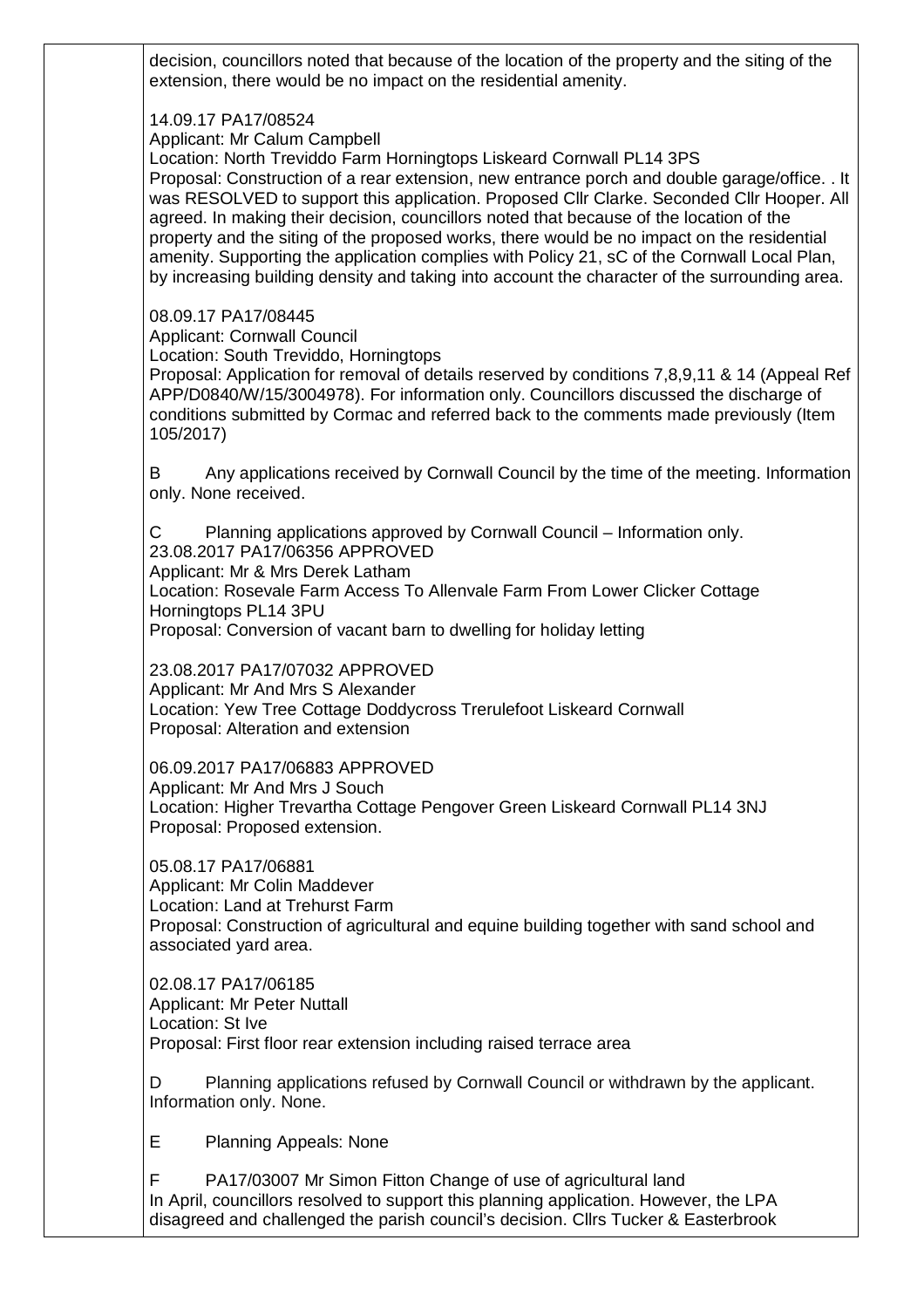|          | explained that they had maintained the council's position because it was their belief that the<br>applicant should be permitted to live next to his place of work. (see Item 105/2017 above)                                                                                                                                                                                                                                                                                                                                                                                                                                                                                                                                             |                                                  |                     |        |                |          |  |  |
|----------|------------------------------------------------------------------------------------------------------------------------------------------------------------------------------------------------------------------------------------------------------------------------------------------------------------------------------------------------------------------------------------------------------------------------------------------------------------------------------------------------------------------------------------------------------------------------------------------------------------------------------------------------------------------------------------------------------------------------------------------|--------------------------------------------------|---------------------|--------|----------------|----------|--|--|
| 110/2017 | <b>Financial Matters</b><br>Accounts for Payment – Schedule 2017/18. It was RESOLVED to accept the<br>A<br>payment schedule and agree payment. Proposed Cllr Clarke. Seconded Cllr Medlen. All<br>agreed.                                                                                                                                                                                                                                                                                                                                                                                                                                                                                                                                |                                                  |                     |        |                |          |  |  |
|          | <b>Payments Schedule</b>                                                                                                                                                                                                                                                                                                                                                                                                                                                                                                                                                                                                                                                                                                                 |                                                  | Sep 2017            | Period | 6              |          |  |  |
|          | Date                                                                                                                                                                                                                                                                                                                                                                                                                                                                                                                                                                                                                                                                                                                                     | Payee                                            | <b>Description</b>  | CQ     |                | £        |  |  |
|          | 21/09/2017                                                                                                                                                                                                                                                                                                                                                                                                                                                                                                                                                                                                                                                                                                                               | Rob Craig                                        | Grounds maintenance |        | £              | 300.00   |  |  |
|          | 21/09/2017                                                                                                                                                                                                                                                                                                                                                                                                                                                                                                                                                                                                                                                                                                                               | <b>Evolve</b>                                    | <b>Tree survey</b>  |        | £              | 420.00   |  |  |
|          | 21/09/2017                                                                                                                                                                                                                                                                                                                                                                                                                                                                                                                                                                                                                                                                                                                               | John Hesketh                                     | <b>Expenses</b>     |        | £              | 208.00   |  |  |
|          | 21/09/2017                                                                                                                                                                                                                                                                                                                                                                                                                                                                                                                                                                                                                                                                                                                               | Parish Hall                                      | Refund room hire    |        | £              | 14.00    |  |  |
|          | 21/09/2017                                                                                                                                                                                                                                                                                                                                                                                                                                                                                                                                                                                                                                                                                                                               | <b>Grant Thornton</b>                            | <b>Audit fee</b>    |        | £              | 240.00   |  |  |
|          | 29/09/2017                                                                                                                                                                                                                                                                                                                                                                                                                                                                                                                                                                                                                                                                                                                               | <b>Pat Cade</b>                                  | Replacement lock    |        | £              | 30.18    |  |  |
|          | 29/09/2017                                                                                                                                                                                                                                                                                                                                                                                                                                                                                                                                                                                                                                                                                                                               | John Hesketh                                     | Salary              |        | £              | 522.00   |  |  |
|          | All cheque payments today                                                                                                                                                                                                                                                                                                                                                                                                                                                                                                                                                                                                                                                                                                                |                                                  |                     |        | £              | 1,734.18 |  |  |
|          |                                                                                                                                                                                                                                                                                                                                                                                                                                                                                                                                                                                                                                                                                                                                          |                                                  |                     |        |                |          |  |  |
|          | B                                                                                                                                                                                                                                                                                                                                                                                                                                                                                                                                                                                                                                                                                                                                        | Direct Bank Payment & Receipts. For information. |                     |        |                |          |  |  |
|          | <b>Bank Payments Schedule</b>                                                                                                                                                                                                                                                                                                                                                                                                                                                                                                                                                                                                                                                                                                            |                                                  | <b>July 2017</b>    | Period | $\overline{4}$ |          |  |  |
|          | <b>Date</b>                                                                                                                                                                                                                                                                                                                                                                                                                                                                                                                                                                                                                                                                                                                              | Payee                                            | <b>Description</b>  | Pay    |                | £        |  |  |
|          |                                                                                                                                                                                                                                                                                                                                                                                                                                                                                                                                                                                                                                                                                                                                          |                                                  |                     |        |                |          |  |  |
|          |                                                                                                                                                                                                                                                                                                                                                                                                                                                                                                                                                                                                                                                                                                                                          |                                                  |                     |        |                |          |  |  |
|          | All bank payments this period                                                                                                                                                                                                                                                                                                                                                                                                                                                                                                                                                                                                                                                                                                            |                                                  |                     |        | £              |          |  |  |
|          | <b>Bank Receipts Schedule</b>                                                                                                                                                                                                                                                                                                                                                                                                                                                                                                                                                                                                                                                                                                            |                                                  | Sep 2017            | Period | $\overline{4}$ |          |  |  |
|          | <b>Date</b>                                                                                                                                                                                                                                                                                                                                                                                                                                                                                                                                                                                                                                                                                                                              | Payer                                            | <b>Description</b>  |        |                | £        |  |  |
|          | 09/08/2017                                                                                                                                                                                                                                                                                                                                                                                                                                                                                                                                                                                                                                                                                                                               | Lloyds Bank                                      | <b>Interest</b>     |        | £              | 3.95     |  |  |
|          | 14/08/2017                                                                                                                                                                                                                                                                                                                                                                                                                                                                                                                                                                                                                                                                                                                               | <b>Cornwall Council</b>                          | Room hire           |        | £              | 14.00    |  |  |
|          | All bank receipts this period                                                                                                                                                                                                                                                                                                                                                                                                                                                                                                                                                                                                                                                                                                            |                                                  |                     |        | £              | 17.95    |  |  |
| 111/2017 | C<br>Bank Reconciliation – previously circulated. Clerk gave bank holdings as £4,227.65<br>and £96,202.30 at 31 August 2017.<br>A councillor will be invited to review bank payments from the previous month. Cllr<br>D<br>Kendall cross checked a sample of payments.<br>Е<br>Clerk explained that the chair had asked him to obtain a Debit Card from Lloyds Bank<br>that would simplify the purchase of low value items and reimbursements. It was RESOLVED<br>to approve the application subject to a £100 limit on purchases. Higher value items would<br>require prior approval from the chair or vice chair (subject to emergencies). Proposed Cllr<br>Clarke. Seconded Cllr Tucker. All agreed.<br><b>Clerk's Administration</b> |                                                  |                     |        |                |          |  |  |
|          | New email addresses for councillors<br>A<br>Clerk presented a proposal to create new and secure council email addresses for members.<br>It was RESOLVED to agree to the proposal. Proposed Cllr Tucker. Seconded Cllr<br>Easterbrook. All agreed.<br>Budget & Precept for 2018/19<br>B<br>Clerk reminded councillors that he would be presenting a draft budget at the next public<br>meeting and asked them to consider projects in 2018/19 that may require financing.<br>Proposals as soon as possible please.                                                                                                                                                                                                                        |                                                  |                     |        |                |          |  |  |
| 112/2017 | <b>Councillors' Reports</b><br>A                                                                                                                                                                                                                                                                                                                                                                                                                                                                                                                                                                                                                                                                                                         | <b>Cllr Demelza Medlen</b>                       |                     |        |                |          |  |  |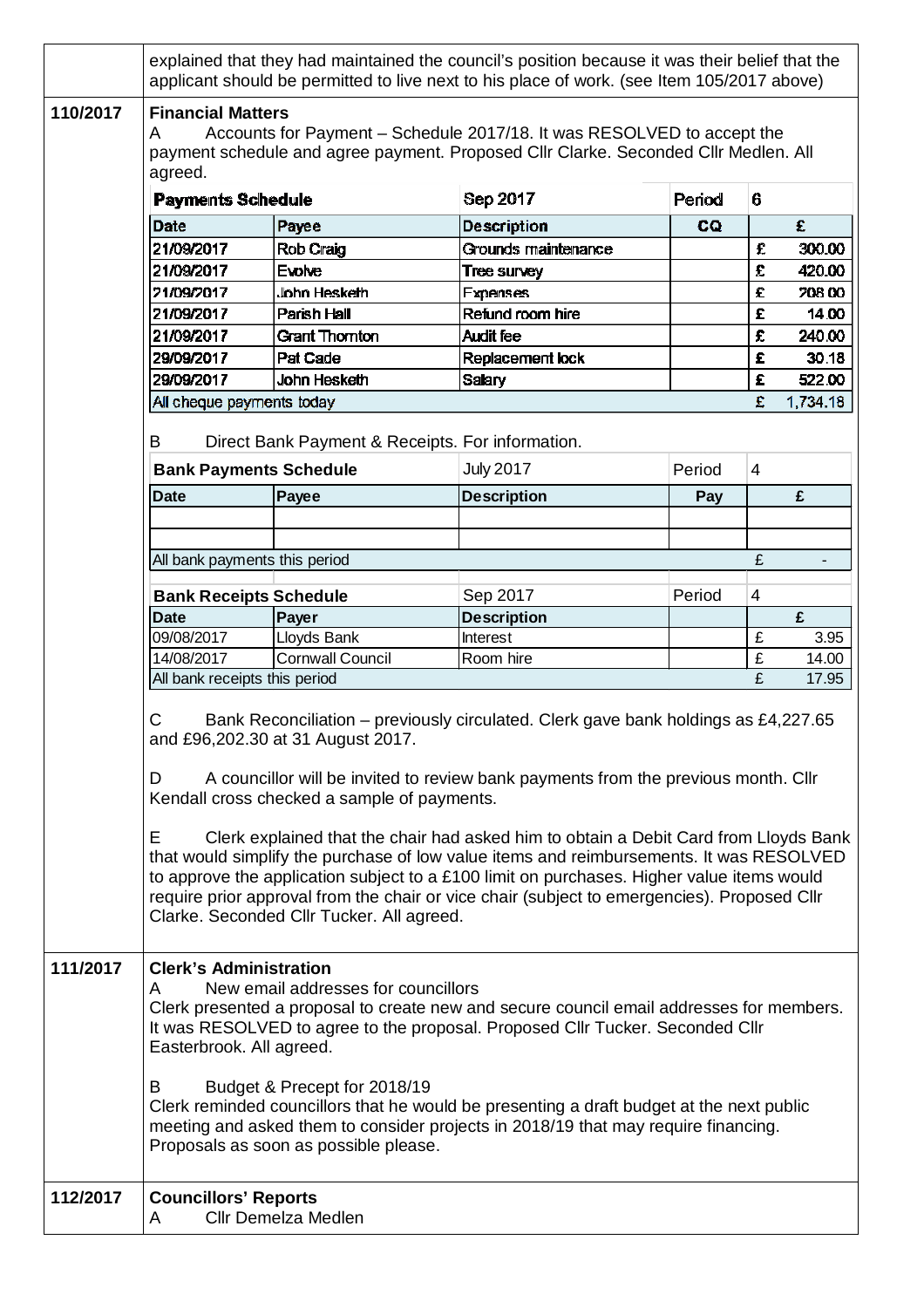|          | Reported that she had met with an advisor to discuss use of the recreation field as a<br>skateboard park. Outline costs would be in the region of £50,000. Cllr Tucker suggested that<br>the best way forward would be for Cllr Medlen to set up group of councillors and residents to<br>oversee the project, and by being independent of the council had the potential to attract<br>independent funding. It was RESOLVED to support the principle of a multi-activity centre in<br>the village, with all options open as to the level of funding the parish council might provide.<br>Proposed Cllr Ball. Seconded Cllr Kendall All agreed.                                                                                                                                                                                                         |
|----------|--------------------------------------------------------------------------------------------------------------------------------------------------------------------------------------------------------------------------------------------------------------------------------------------------------------------------------------------------------------------------------------------------------------------------------------------------------------------------------------------------------------------------------------------------------------------------------------------------------------------------------------------------------------------------------------------------------------------------------------------------------------------------------------------------------------------------------------------------------|
|          | <b>Cllrs Tony Ball</b><br>В<br>Progress with Safeguarding Policy: that he had met with Cllr Medlen and the Clerk to agree a<br>timetable for the policy which would include consultation with voluntary groups and<br>employers in the parish. The Clerk was in process of identifying training providers and would<br>report back.                                                                                                                                                                                                                                                                                                                                                                                                                                                                                                                    |
|          | C.<br><b>Cllr Janice Turner</b><br>Progress with Community Emergency Plan: would be meeting with Mr Keith Goldsmith next<br>week to discuss the plan and agree first steps and a project timetable.                                                                                                                                                                                                                                                                                                                                                                                                                                                                                                                                                                                                                                                    |
|          | <b>Cllr Pat Cade</b><br>D<br>Allotments survey and new services to be offered: the councillor was preparing to launch a<br>short survey to assess if allotment holders would like the council to offer additional services,<br>and to gauge the level of extra rent they might pay. The survey would be emailed out to<br>allotment holders where possible with paper copies being distributed for those without<br>internet access. Proposals would need to be agreed by the parish council by November 2017<br>at latest in order for any changes to take effect from January 2018. Cllr cade also raised the<br>issue of an allotment holder who, despite three warning, had neglected their plot. It was<br>RESOLVED to send a final warning letter to the resident. Proposed Cllr Cade. Seconded Cllr<br>Clarke. All agreed.                      |
|          | <b>Cllr Eve Easterbrook</b><br>E.<br>AGM of the Poads Trust: Cllr Easterbrook is a trustee of the trust and reported that at the<br>recent annual meeting, trustees heard that all dwellings were being occupied (with a waiting<br>list of two people), and that a programme of refurbishment was ongoing at properties<br>became vacant. Improved ventilation and carpets were principal items that were being<br>upgraded.                                                                                                                                                                                                                                                                                                                                                                                                                          |
| 113/2017 | <b>Chair's Agenda Items</b><br><b>Menheniot Traffic Plan</b><br>A<br>CIIr Tucker reported that he had met with the head teacher of the school and the chair of the<br>governors to move the project forward. Previous proposals to use the road leading up from<br>the school to the tennis club were on hold pending clarification of a safety order in place that<br>prevents the gateway to the club being open during school hours. This is a condition that<br>Cornwall Council imposed in 1995, and until it can be renegotiated or rescinded, access for<br>cars cannot be permitted. Once this has been resolved, the council intends to have a trial<br>period during which traffic cones and temporary signage will mark out the extra parking<br>spaces on the road. A decision on the outcome of the trial will be made later in the year. |
|          | B<br>Noise disturbances at North Treviddo<br>The Chair has received a letter from Insp Julian Morris explaining what action the police took<br>in August in response to complaints about excessive noise and disturbance. Prior to the<br>bank holiday on 28 August, the Chair visited the site and spoke there with Cornwall Council<br>enforcement officers about actions they had taken to caution the resident. He learned that<br>staff from Wales & West Utilities had also warned him about the dangers of lighting bonfires<br>on his property in such close proximity to a mains gas pipe. Full details will be sent to all<br>residents who lodged complaints with the parish council and published on the website.                                                                                                                          |
|          | C.<br>Defibrillator: relocation and new contract.<br>The defibrillator in the village is being upgraded and Gary Walters has agreed to allow it to<br>be moved to a new location adjacent to the Spar shop on Mine Road. It was RESOLVED to                                                                                                                                                                                                                                                                                                                                                                                                                                                                                                                                                                                                            |